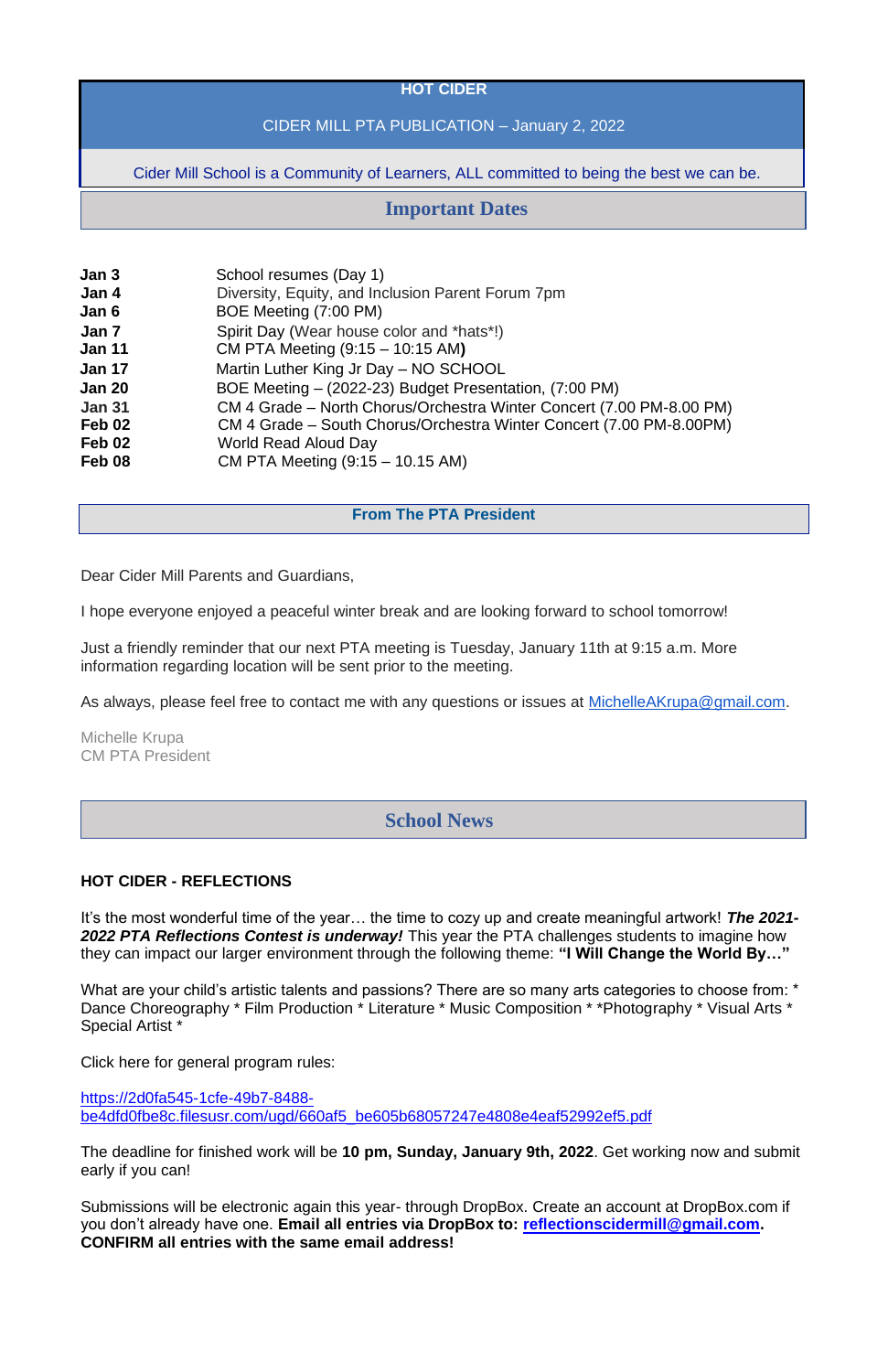If you have any questions, please reach out to **Anastasia Valassis:** reflectionscidermill@gmail.com. Our PTA webpage is forthcoming!

# **Wilton Special Education PTA**

We invite you to learn about our current initiatives, gifts, and grants program and more! Please access our membership through our website. www.wiltonsepta.org. Contact us directly at wiltonsepta@gmail.com if you are interested in getting involved and like our Facebook page to stay up to date with the latest news and information.

We need help on our Community and Family Events Committee, including help for our April 2022 Diversity and Inclusion Awareness and Be Kind Campaign.

# **RULER WEBINAR**

RULER: Recognizing, Understanding, Labeling, Expressing, & Regulating Emotions **Webinar Recording Now Available!** Visit: https://www.wiltonyouth.org/past-webinars

In this webinar Wilton Public Schools staff educate parents about RULER, a program of evidence-based tools and social-emotional learning practices from the Yale Center for Emotional Intelligence. Teachers across the district have been trained in these practices and RULER tools are already being used with students in grades K-5 to help students recognize and regulate emotions. Implementation at the secondary level is in progress.

### **What is RULER?**

RULER is an evidenced based approach to social and emotional learning (SEL) that supports the entire school community in:

- Understanding the value of emotions
- Building the skills of emotional intelligence
- Creating and maintaining a positive school climate

In this webinar, you will learn about the four core tools and how we can implement these tools at home:

- Building a family charter
- Mood Meter emotion vocabulary
- Meta Moment for emotion regulation
- Blueprint for problem solving

### Who are the presenters?

- Elena White, Miller-Driscoll School Counselor
- Jennifer Ringelheim, Cider Mill 3rd Grade Teacher, Co-Chair District SEL Committee

Find the recording, slides, and links to associated materials at Visit: https://www.wiltonyouth.org/pastwebinars

#### **SPIRIT WEAR**

Spiritwear | cidermillpta

Wear your house color and support your PTA at the same time. House shirts are used for Spirit days, Walkathon, field days and more. Get one before they sell out. Please remember to include your child's name and teacher at checkout. Shirts will be delivered to the classroom on a weekly basis.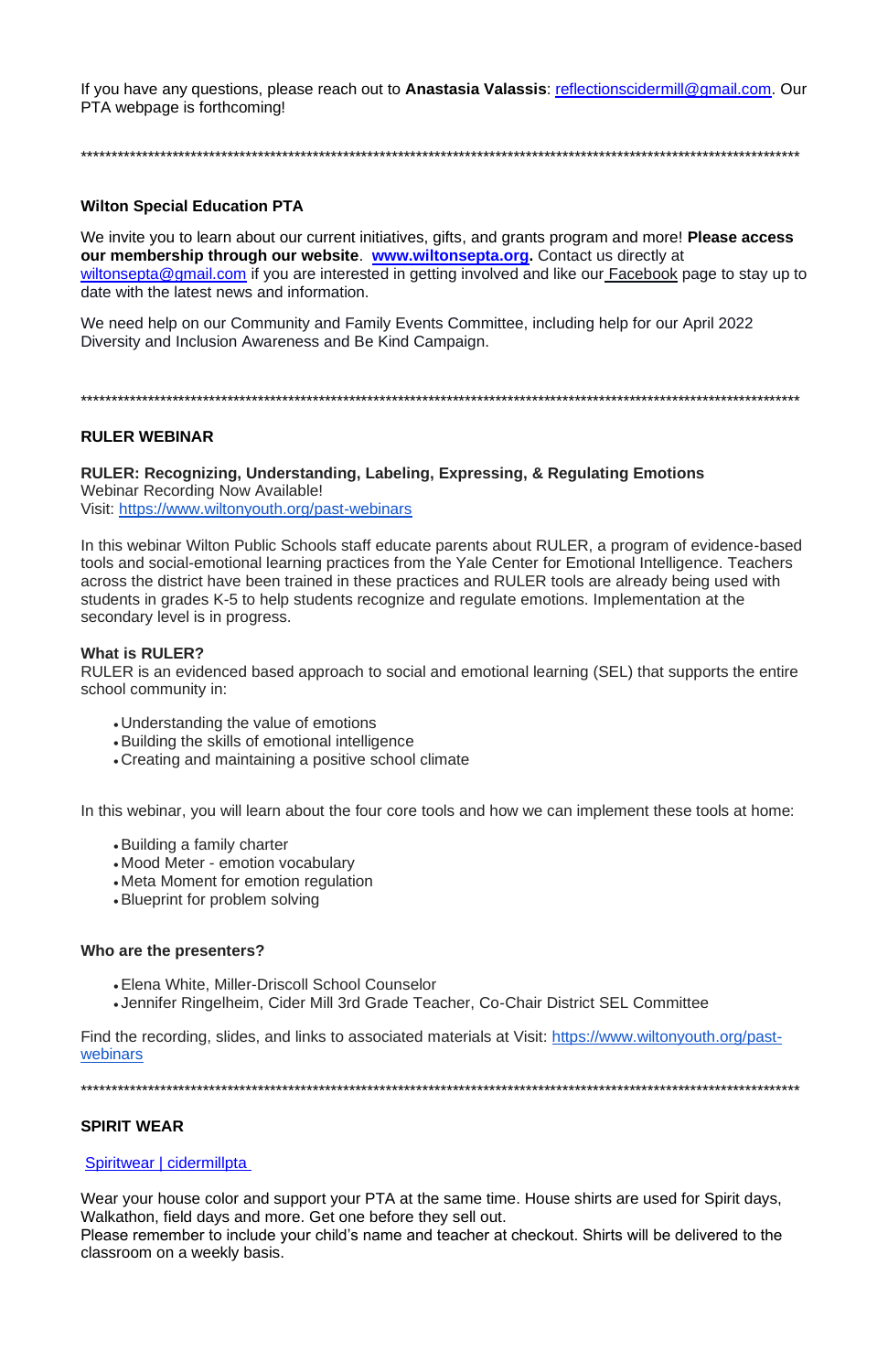Watch out for a one-day pop up sale coming soon. We will have Cider Mill sweaters and other items for pre purchase.

### **BoxTops for Education**

Help raise money for Cider Mill PTA simply by scanning your receipt on your phone.

#### 3 easy steps to get started

- 1. Download the "Box Top\$ for Education" app on your phone.
- 2. Sign up using your email or Google or Facebook account.
- 3. Simply snap a photo of your receipt within 14 days of purchase.

**Online shopping or Curbside Pick-up?** Just forward your receipt to receipts@boxtops4education.com

Have a question? Please reach out to Allison Norful via email: anorful@gmail.com

# **ACCESS CIDER MILL HANDBOOK HERE**

**CM School Handbook Quick Fact Sheet 2021-22.pdf** 

### **LUNCH MONITORS NEEDED**

We are sending out a HUGE plea to all family members interested in becoming a recess/lunch monitor. The hours are 10:30-1:30 daily. We would greatly appreciate the support as we are currently 4 monitors short to start the year. If you have interest or questions, please email Jeremy Cross at crossi@wiltonps.org.

#### **Community News**

### **WILTON HIGH SCHOOL CLUB: Team STEAM**

Do you have a child who is interested in STEM and/or Arts?! Check this out from our very own Wilton HS Club called Team STEAM!

We (Team STEAM) are a group of Wilton high school students who want to help bring STEAM (STEM +Art) education to young kids (aged 6-10 years). In partnership with a local startup called 3DuxDesign, our program will teach little engineers the basics of the engineering design process in a fun, creative, and hands-on manner! The program is free, and the other is a \$20 cost which includes an engineering kit. We also accept donations of \$20 which will go to fund a kit and 4 classes for an underprivileged child who cannot afford to pay.

(Note: All payments go towards purchasing kits for children and all high schoolers participating are volunteers)

Team STEAM's mission is to work with young minds and cultivate their passion for engineering and artistic thinking.

\* To Sign Up: https://forms.gle/MB1h3GRmcGMX13z18

\*To Buy a Kit: https://www.3duxdesign.com/products/steam-club-makerkit?fbclid=IwAR1xAfwH14JEz9UwjsF03MbPnrFyawOK9X9sLwAe1YpB\_goRqiYHfTluYis.

Please contact Keerthi Vijay at 23 vijay k@wiltonps.org with any questions!